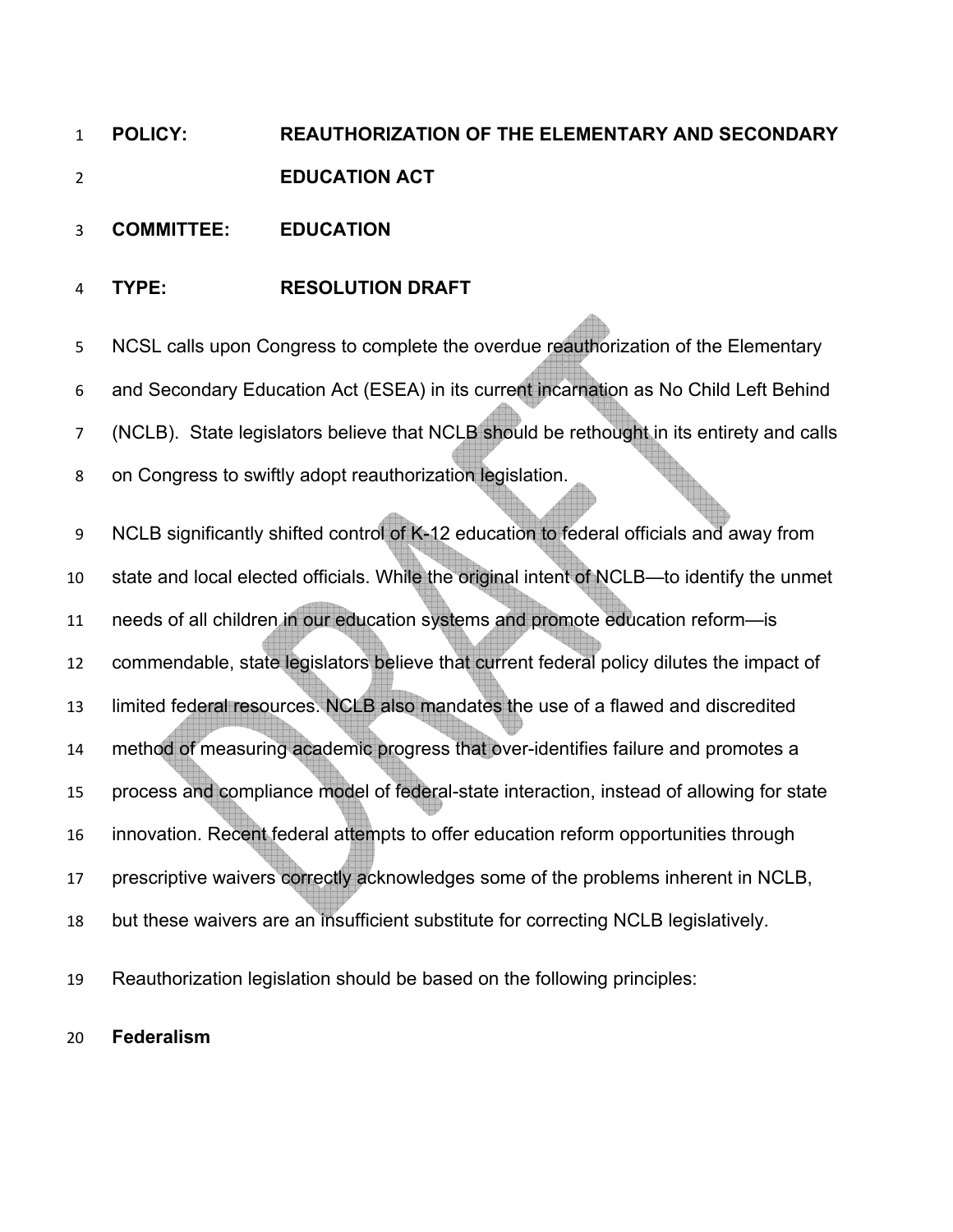| 21 | Acknowledging state constitutions and state elected officials as well as basic   |
|----|----------------------------------------------------------------------------------|
| 22 | principles of federalism, in accordance with NCSL's Federal Role in Elementary   |
| 23 | and Secondary Education Policy Directive.                                        |
| 24 | <b>Standards &amp; Accountability</b>                                            |
| 25 | Allowing states to establish college and career ready standards based on their   |
| 26 | specific needs, including flexibility in adopting common core standards.         |
| 27 | Replacing the current Adequate Yearly Progress (AYP) metric at the heart of      |
| 28 | NCLB.                                                                            |
| 29 | Avoiding penalties that reduce federal K-12 funding for any state that shows     |
| 30 | continuous improvement in student achievement, and/or a closing of the           |
| 31 | achievement gap in that state, using any legitimate metric that is incorporated  |
| 32 | into state policy.                                                               |
| 33 | <b>Funding</b>                                                                   |
| 34 | Concentrating available federal funding on most at-risk students, utilizing      |
| 35 | research based formulas that target the neediest students.                       |
| 36 | Allowing states the flexibility to distribute funding to areas of greatest need. |
| 37 | Following the concept of incentive-based programs as opposed to the coercive,    |
| 38 | punitive system at the heart of NCLB.                                            |
| 39 | <b>Teachers &amp; Leaders</b>                                                    |
| 40 | Focusing on the need for effective teachers in classrooms, rather than meeting a |

federal definition of "highly qualified teachers."